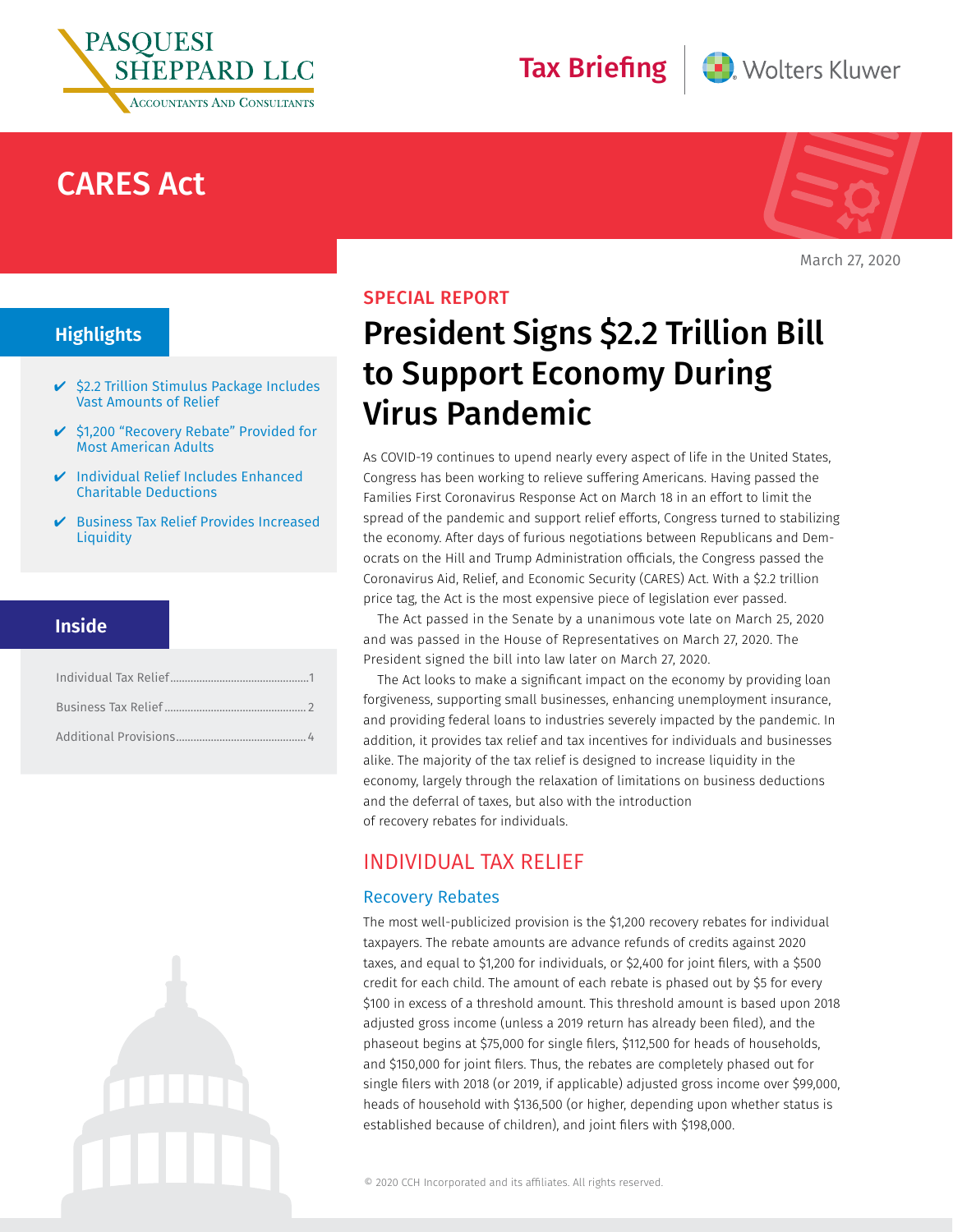<span id="page-1-0"></span>In order to be eligible for a recovery rebate, the individual must not be: (1) a nonresident alien, (2) able to be claimed as a dependent on another taxpayer's return, (3) an estate or trust, and (4) must have included a Social Security number for both the taxpayer, the taxpayer's spouse, and eligible children (or an adoption taxpayer identification number, where appropriate). The Act includes additional rules for the application of the credit.

The Secretary of the Treasury is directed to provide the rebate as rapidly as possible.

## *"The Act is the most expensive piece of legislation ever passed."*

#### Retirement Plans

The Act also waives the 10-percent penalty on early withdrawals up to \$100,000 from qualified retirement plans for coronavirus-related distributions. For purposes of the penalty waiver, a coronavirus-related distribution is one made during the 2020 calendar year, to an individual (or the spouse of an individual) diagnosed with COVID-19 with a CDC-approved test, or to an individual who experiences adverse financial consequences as a result of quarantine, business closure, layoff, or reduced hours due to the virus. Any income attributable to an early withdrawal is subject to tax over a three-year period, and taxpayers may recontribute the withdrawn amounts to a qualified retirement plan without regard to annual caps on contributions if made within three years.

COMMENT. *This relief is commonly granted by Congress in the wake of major disaster declarations, such as those made after a major hurricane.*

The Act also waives all required minimum distributions for 2020, regardless of whether the taxpayer has been impacted by the pandemic.

## Charitable Contributions

The Act enhances tax incentives for making charitable contributions for the 2020 tax year. First, it allows an above-the-line deduction of up to \$300 for charitable contributions made by individuals.

IMPACT. *This allows an individual to claim a deduction for a charitable contribution, even if the individual does not itemize deductions.*

Additionally, the percent-of-adjusted gross income (AGI) limitations are increased for all taxpayers as well as for specific types of contributions. For the 2020 tax year, individuals can claim an unlimited itemized deduction for a charitable contribution, which is normally limited to 50 percent of AGI. In the case of corporations, the usual 10-percent-of-AGI limitation is increased to 25 percent for the 2020 tax year. Finally, the contribution of food inventory, the deduction for which is normally limited to 15 percent of AGI, is increased to 25 percent for the 2020 tax year.

## Student Loans Paid by Employers

The Act provides for an exclusion of up to \$5,250 from income for payments of an employee's education loans. In order for the exclusion to apply, the loan must have been incurred by the employee for the education of the employee (so, for example, the loan must not have been incurred to pay for the education of the employee's child). The payment can be made to the employee or directly to the lender. The exclusion only applies for payments made by an employer after the date of enactment and before January 1, 2021.

COMMENT. *The \$5,250 cap applies to both the new student loan repayment benefit as well as other educational assistance (e.g., tuition, fees, books) provided by the employee.* 

## BUSINESS TAX RELIEF

## Employee Retention Credit

The CARES Act grants eligible employers a credit against employment taxes equal to 50 percent of qualified wages paid to employees who are not working due to the employer's full or partial cessation of business or a significant decline in gross receipts. The credit is available to be claimed on a quarterly basis, but the amount of wages, including health benefits, for which the credit can be claimed is limited to \$10,000 in aggregate per employee for all quarters. The provision contains several requirements defining qualified wages, qualified employees, and qualified employers. The credit applies to wages paid after March 12, 2020, and before January 1, 2021.

COMMENT. *This is very similar to the paid leave credits granted to employers under the Families First Coronavirus Response Act signed into law on March 18, 2020, with some changes to the requirements.*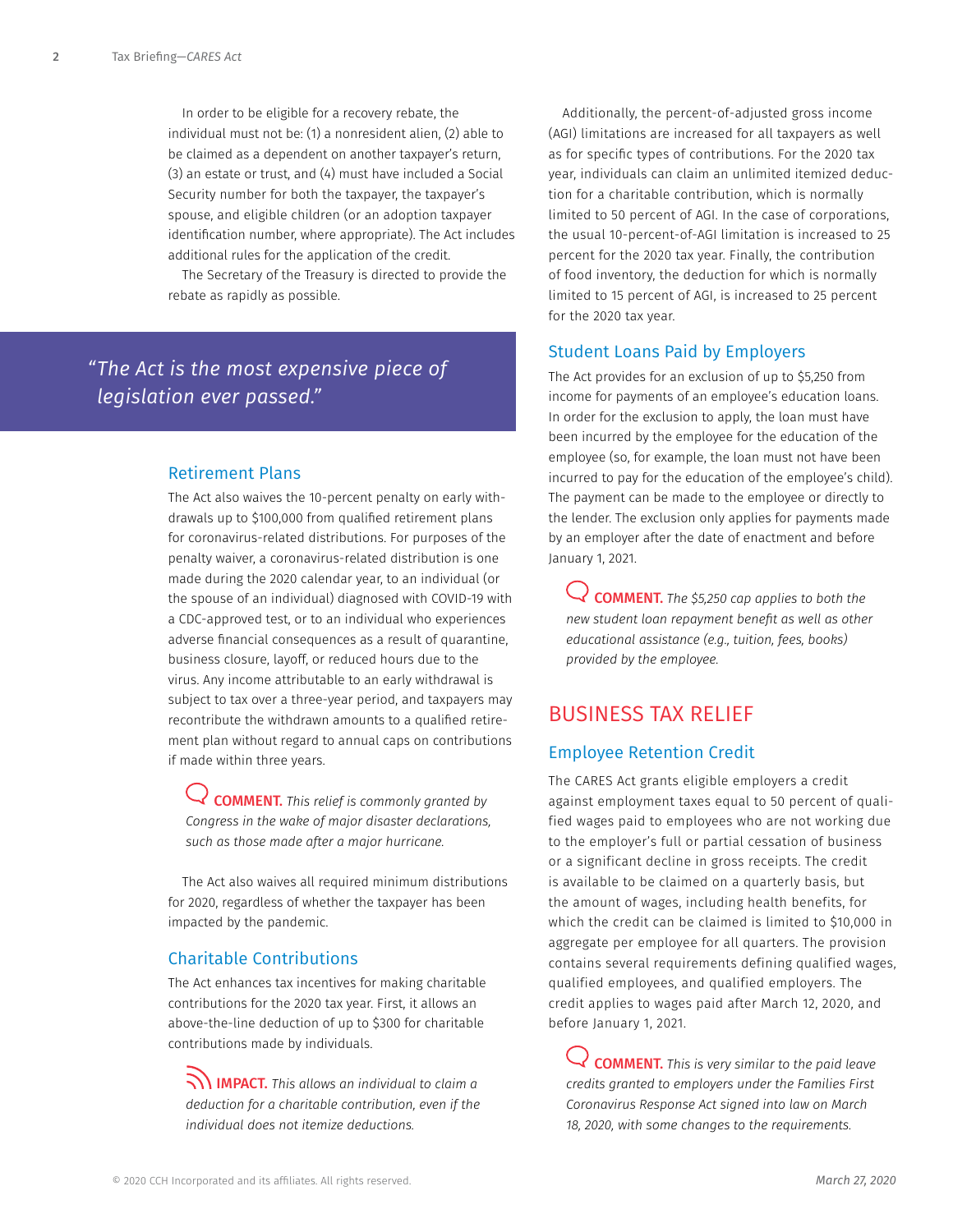*Most significantly, neither the employee nor the employer have to be directly impacted by infection.*

COMMENT. *This is also similar to the employee retention credits Congress provides after major disasters, but with different requirements and limitations.*

## Payroll Tax Deferral

In order to free up employers' cash flow and retain employees during times of quarantine or shutdown, the CARES Act defers the payment of payroll taxes. Payroll taxes due from the period beginning on the date the CARES Act is signed into law and ending on December 31, 2020, are deferred. The 6.2 percent OASID portion of payroll taxes incurred by employers, and 50 percent of the equivalent payroll taxes incurred by self-employed persons qualify for the deferral. Half of the deferred payroll taxes are due on December 31, 2021, with the remainder due on December 31, 2022.

#### Net Operating Losses

The Act allows for a five-year carryback of net operating losses (NOLs) arising in 2018, 2019, or 2020 by a business. Businesses will be able to amend or modify tax returns for tax years dating back to 2013 in order to take advantage of the carryback. Under current law, only farming NOLs are allowed to be carried back, and the carryback is limited to two years.

COMMENT. *The Tax Cuts and Jobs Act (TCJA) eliminated the carryback of NOLs for tax years ending after 2017 and allowed for the indefinite carry forward for NOLs. Prior to the TCJA, an NOL could be carried back two years, with longer carryback periods for NOLs arising from a casualty or declared disaster or farming losses.*

The Act also eliminates loss limitation rules applicable to sole proprietors and passthrough entities to allow them to take advantage of the NOL carryback.

Additionally, the Act allows for NOLs arising before January 1, 2021, to fully offset income. Under current law, NOLs are limited to 80 percent of taxable income.

## Minimum Tax Credits

The TCJA eliminated the alternative minimum tax for corporations for tax years after 2017, but allowed corporations to claim a refundable portion of any unused minimum tax credits through 2021. The amount of the refundable credit is limited to 50 percent of any excess minimum tax in 2018 through 2020, before being fully refundable in 2021. The

Act accelerates the year for which a fully refundable credit can be claimed to 2019, and allows corporations to elect to claim the fully refundable minimum tax credits in 2018.

#### Business Interest Expense Limitation

The TCJA limited the amount of allowable deductions for business interest (regardless of the type of entity) for tax years beginning after 2017. The limitation is generally the amount of business interest income for the year plus 30 percent of the taxpayer's adjusted taxable income for the year. The limitation does not apply to taxpayers with average annual gross receipts for the prior three year below an inflation-adjusted amount. For 2020, this amount is \$26 million or less.

The Act increases the limitation amount to 50 percent of the taxpayer's adjusted taxable income for 2019 and 2020 (with a special allocation election required for partnerships for 2019). In calculating the limitation for 2020, the taxpayer may elect to use adjusted taxable income for 2019.

COMMENT. *The option to use 2019 adjusted taxable income in calculating the limitation is meant to counteract the likelihood that incomes will not be higher in 2020 because of the economic environment, whereas 2019 was generally a very high revenue year for businesses.*

#### Qualified Improvement Property

When Congress drafted the TCJA, it allowed for 100-percent bonus depreciation rules to apply to all MACRS property with a recovery period of 20 years or less. Before TCJA, qualified improvement property was depreciated as 39-year residential real property, unless it separately qualified as 15-year qualified leasehold improvement property, 15-year retail improvement property, or 15-year restaurant property. Congress eliminated the three separate categories of 15-year improvement properties with the intention of making *all* qualified improvement property 15-year property. However, it failed to do so, and as a result, qualified improvement property is depreciated as 39-year property and not qualified for bonus depreciation.

COMMENT. *This is known in tax circles as the "retail glitch." A technical amendment has long been promised and had been included in early drafts of several pieces of legislation since the TCJA became law in December 2017. However, it never made it into the final version of any piece of significant legislation voted on by either chamber of Congress.*